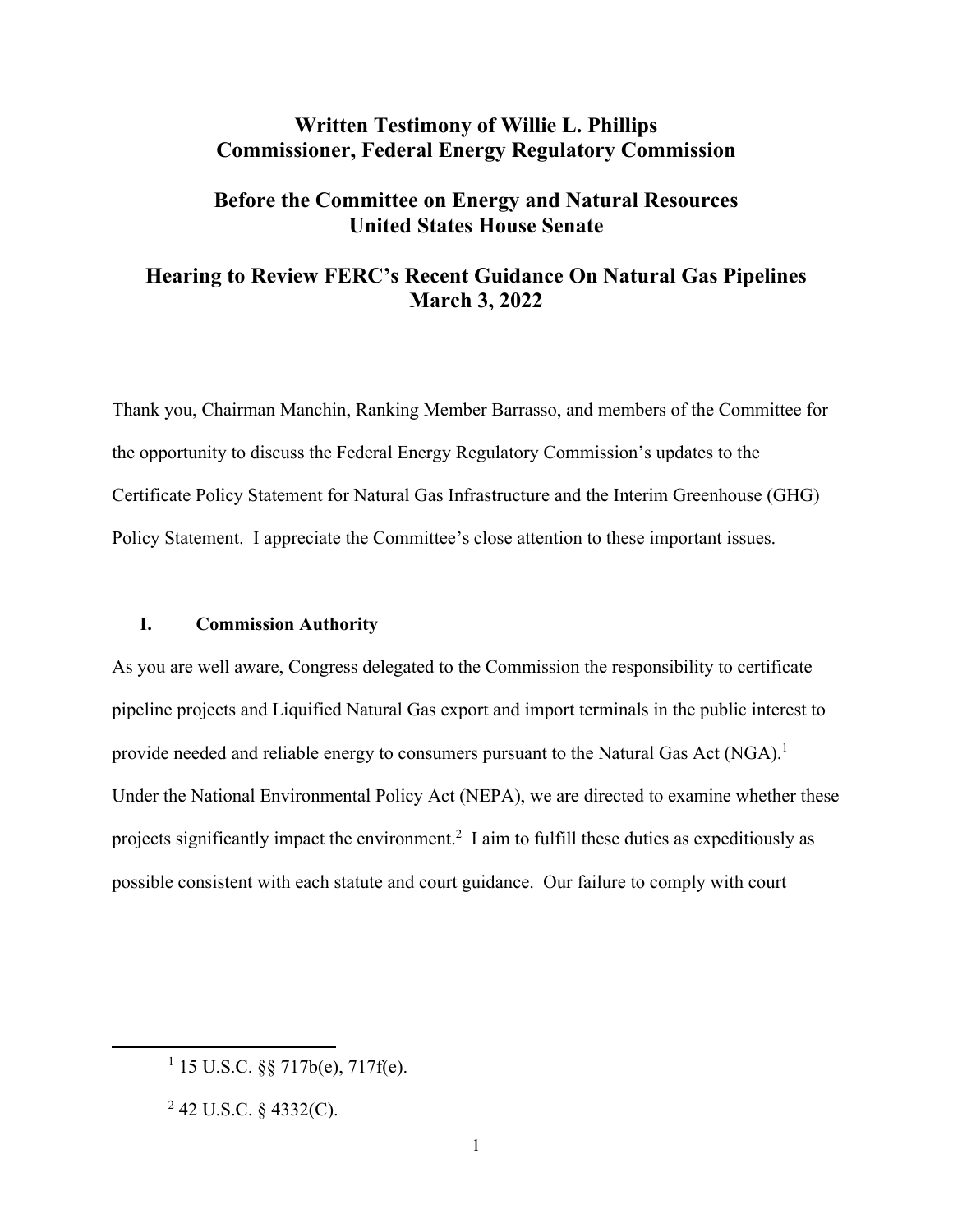precedent interpreting the NGA and NEPA risks possible remand<sup>3</sup> or vacatur,<sup>4</sup> which may result in further delays or curtailment of needed service. I believe the Commission's recently issued guidance is a first step in addressing the uncertainty and delay associated with the Commission's review of proposed natural gas infrastructure projects.

### **II. Updated Certificate Policy Statement**

The updated Certificate Policy Statement does not establish binding rules but is intended to explain how the Commission will consider applications to construct new interstate natural gas transportation facilities consistent with the NGA and court precedent. Section 7 of the NGA states that the Commission shall issue a certificate upon finding that a project "is or will be required by the present or future public convenience and necessity," and, once the certificate is issued, authorizes the certificate holder to acquire any necessary property rights by use of eminent domain.<sup>5</sup> Congress enacted the NGA "with the principal aim of encouraging the orderly development of plentiful supplies of . . . natural gas at reasonable prices, and protecting

<sup>3</sup> *Vecinos para el Bienestar de la Comunidad Costera v. FERC*, 6 F.4th 1321, 1329 (D.C. Cir. 2021) (directing the Commission to "redress its failure of explanation with regard to its analyses of the projects' impacts on climate change and environmental justice communities, and its determinations of public interest and convenience under Sections 3 and 7 of the NGA, while reaching the same result").

<sup>4</sup> *See, e.g., Env't Def. Fund v. FERC*, 2 F.4th 953, 977 (D.C. Cir. 2021) ((finding vacatur appropriate due to the Commission's failure to consider evidence of self-dealing even though the pipeline at issue was already operational); *Sierra Club v. FERC*, 867 F.3d 1357 (D.C. Cir. 2017) (vacating and remanding pipeline certificates due to the Commission's failure to adequately assess downstream greenhouse emissions).

<sup>5</sup> 15 U.S.C. §§ 717f(e), 717f(h).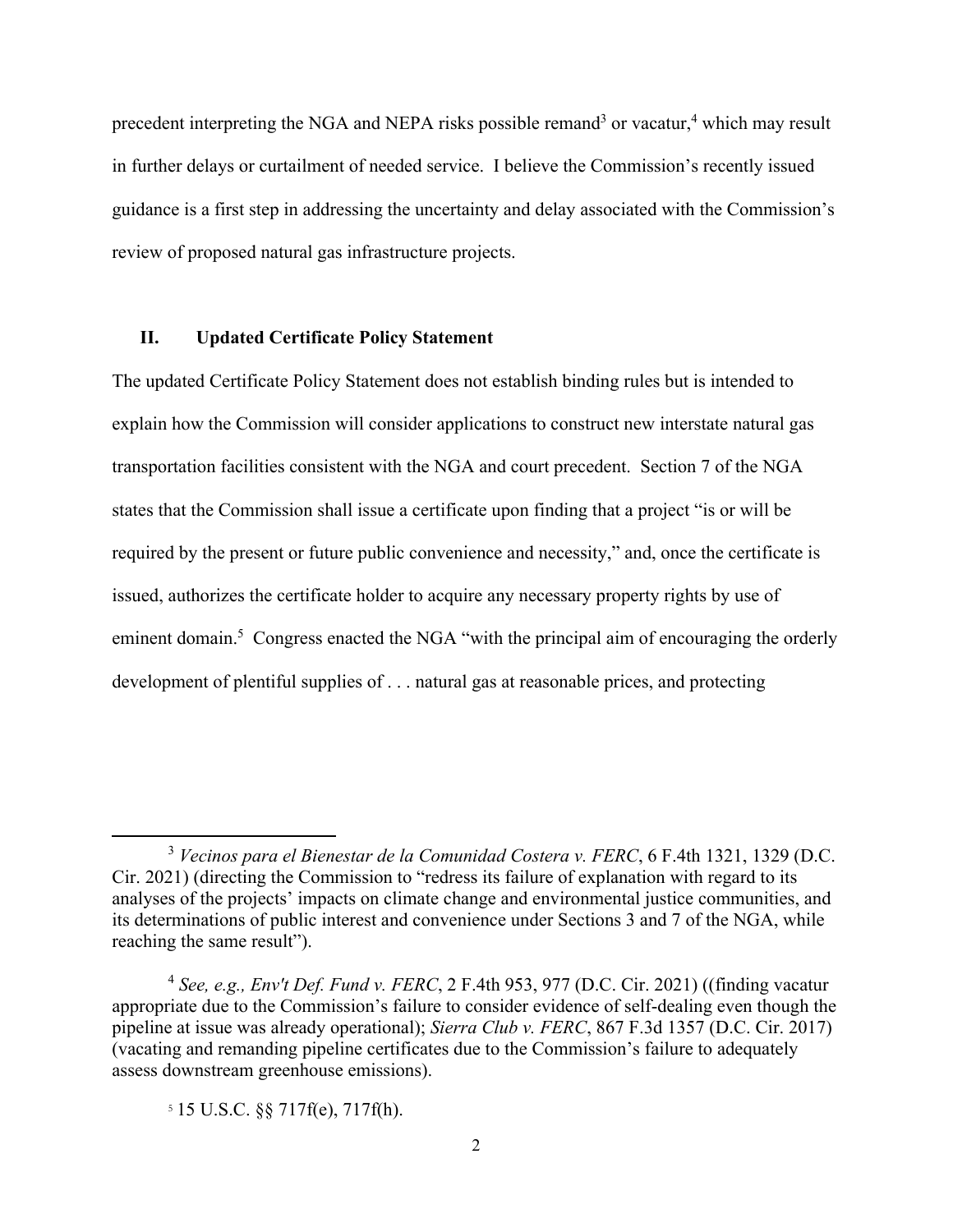consumers against exploitation at the hands of natural gas companies."**<sup>6</sup>** In doing so, the Commission must evaluate all factors bearing on the public interest.**<sup>7</sup>**

The updated statement explains that, in determining whether to issue a certificate of public convenience and necessity, the Commission will weigh the public benefits of a proposal, the most important of which is the need that will be served by the project, against its adverse impacts. When assessing project need, the Commission will continue to rely on precedent agreements, but may examine additional evidence, and, like the 1999 Policy Statement, consider all relevant factors bearing on the need for a project.<sup>8</sup> Adverse impacts include: (1) the interests of the applicant's existing customers; (2) the interests of existing pipelines and their captive customers; (3) environmental interests; and (4) the interests of landowners and surrounding communities, including environmental justice communities. On that last point, I support incorporating environmental justice and equity concerns into our decision-making to ensure we consider these impacts while a project is still in the planning stage and provide opportunity for meaningful engagement with underserved communities.

<sup>6</sup> *City of Clarksville, Tennessee v. FERC*, 888 F.3d at 477, at 479 (2018) (quoting *NAACP v. FPC*, 425 U.S. 662, at 669-70 (1976) and *FPC v. Hope Nat. Gas Co.*, 320 U.S. 591, at 610  $(1944)$ ).

<sup>7</sup> *See Atl. Ref. Co. v. Pub. Serv. Comm'n of N.Y*., 360 U.S. 378, at 391 (1959) (holding that the NGA requires the Commission to consider "all factors bearing on the public interest"); *see also Sierra Club v. FERC*, 867 F.3d at 1373 & n.9 (explaining that the Commission is "legally authorized to consider downstream environmental effects when evaluating a Section 7 certificate application" and that the Commission may "deny a pipeline certificate on the ground that the pipeline would be too harmful to the environment").

<sup>&</sup>lt;sup>8</sup> Updated Policy Statement on Certification of New Interstate Natural Gas Facilities, 178 FERC ¶ 61,107, at P 54 (2022).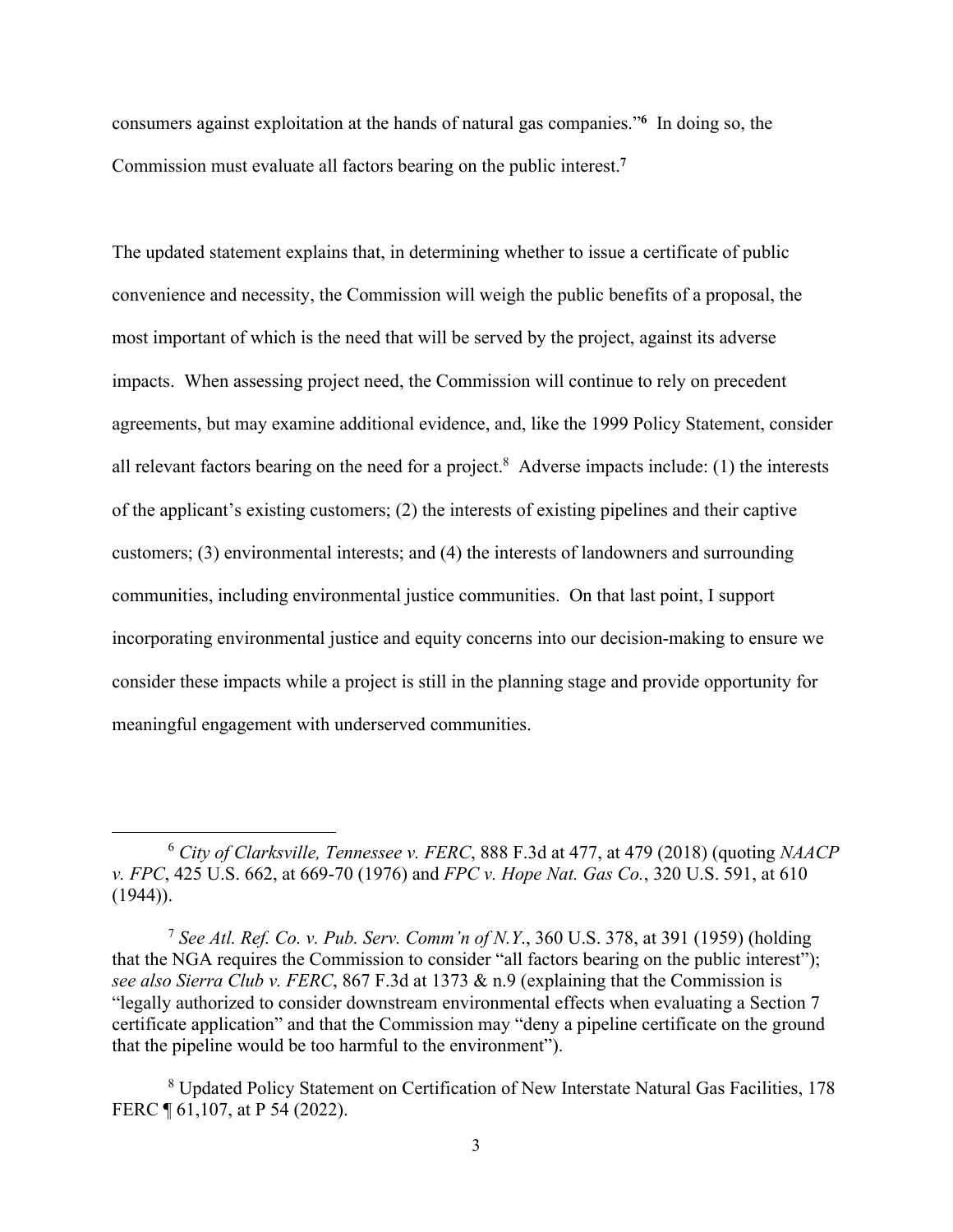### **III. Interim Greenhouse Gas Policy Statement**

In considering a project's environmental impacts, consistent with precedent, the Commission will also consider climate impacts. The Interim Policy Statement on Greenhouse Gas Emissions provides guidance on how the Commission will consider and calculate projected GHG emissions for Liquified Natural Gas import and export proposals under section 3 of the NGA and pipeline proposals under section 7 of the NGA. The statement provides guidance on how to assess GHG impacts, indicating that the Commission will accept evidence of a project's anticipated utilization rate and factors to offset emissions, and when and how to consider upstream and downstream emissions, consistent with current law. Project proponents are encouraged to propose mitigation that will minimize a project's direct climate impacts. The Commission will consider mitigation measures proposed by the project sponsor on a case-by-case basis when balancing the need for a project against its adverse environmental impacts.

The statement also establishes a presumptive threshold for assessing whether GHG emissions are significant for purposes of NEPA. This threshold is not an emissions cap, nor does it require project proponents to mitigate direct emissions down to the presumed significance level. Instead, it establishes a guidepost to consider when GHG emissions may be significant. NEPA requires federal agencies to perform an Environmental Impact Study whenever the impacts of a proposed project will have a significant impact on the human environment.<sup>9</sup> I believe we have the authority to set this presumption to guide our NEPA document preparation, but I also recognize that no court has required the Commission to do so yet nor has the Council on Environmental Quality, the entity charged with implementing NEPA, indicated when GHG

 $9$  42 U.S.C. § 4332(C).